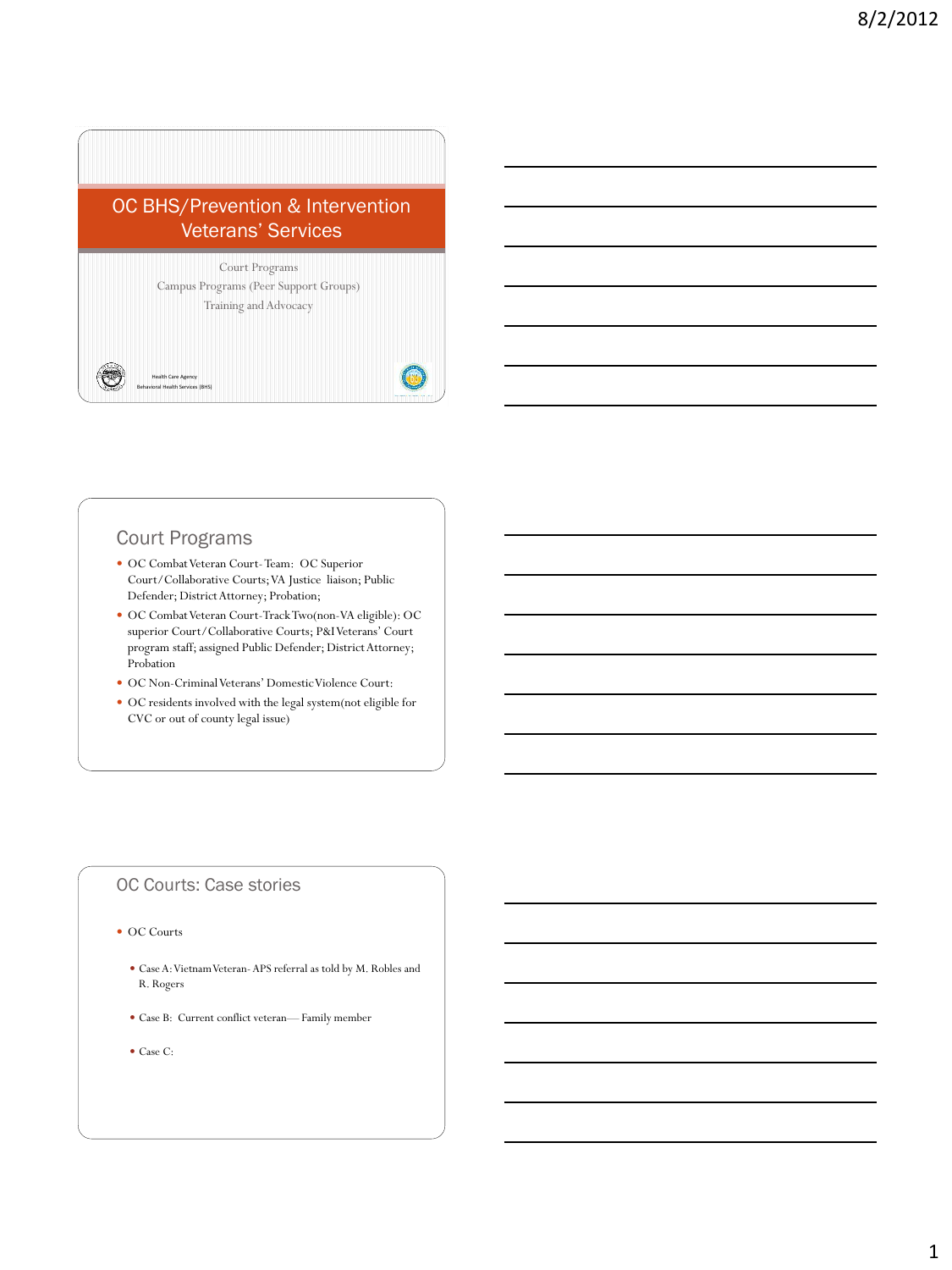#### Campus Programs

- Santiago Community College District: Santa Ana Community College Veterans' Resource Center-'The Drop Zone'
- Region 8 Colleges

## Campus Programs

'Drop Zone':

- Present- Training to staff; 'drop-in' center with P&I Clinician; Orientation to new students;
- Future- Start 'psychoeducational' program in conjunction with Vet club.

#### Region 8 Colleges:

- Training to representatives
- $\bullet$  Individual Consultation

### Informational, Training and Advocacy

- Veterans' Behavioral Health Conference
	- March 2011
	- $\bullet$  September 7, 2012
- Veterans' Day Celebration Fall 2011
- National Assoc. of Counties Mark Refowitz